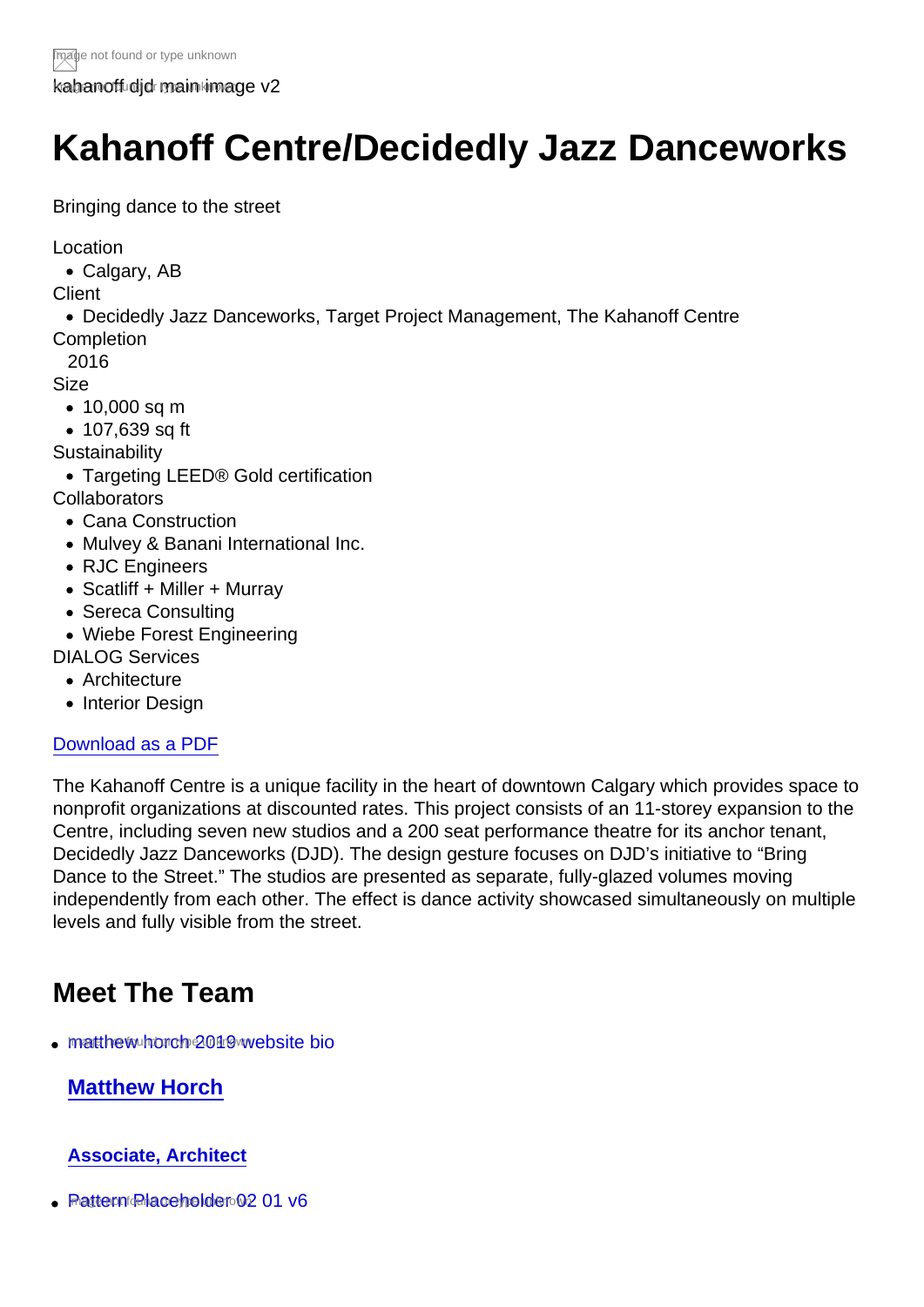[Alen Niznik](https://dialog-prod.sites.silverstripe.com/our-team/people/alen-niznik/)

 $\bullet$ 

Associate, Contract Administrator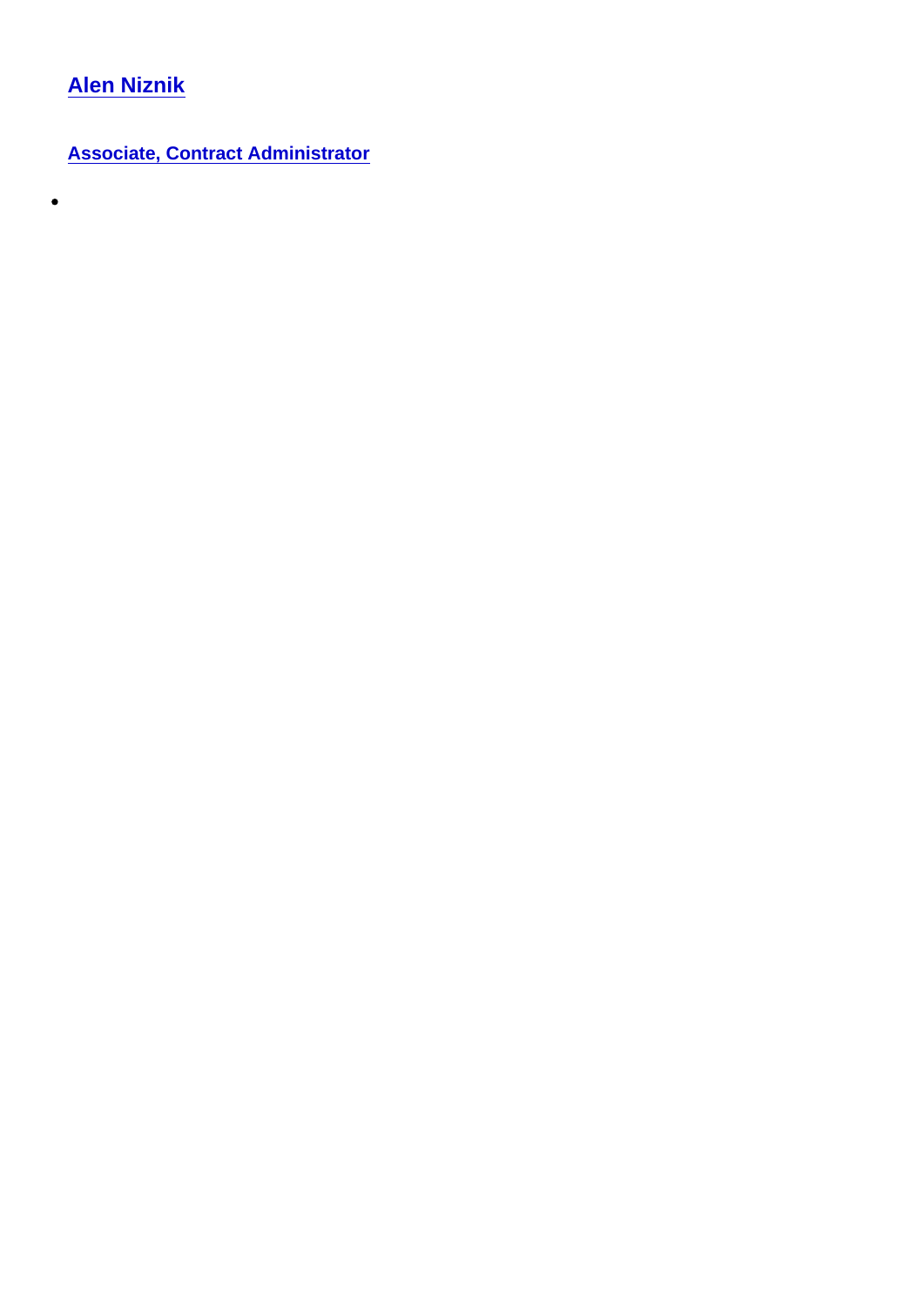[dialog robert veniere website 2021](https://dialog-prod.sites.silverstripe.com/our-team/people/robert-veniere/)